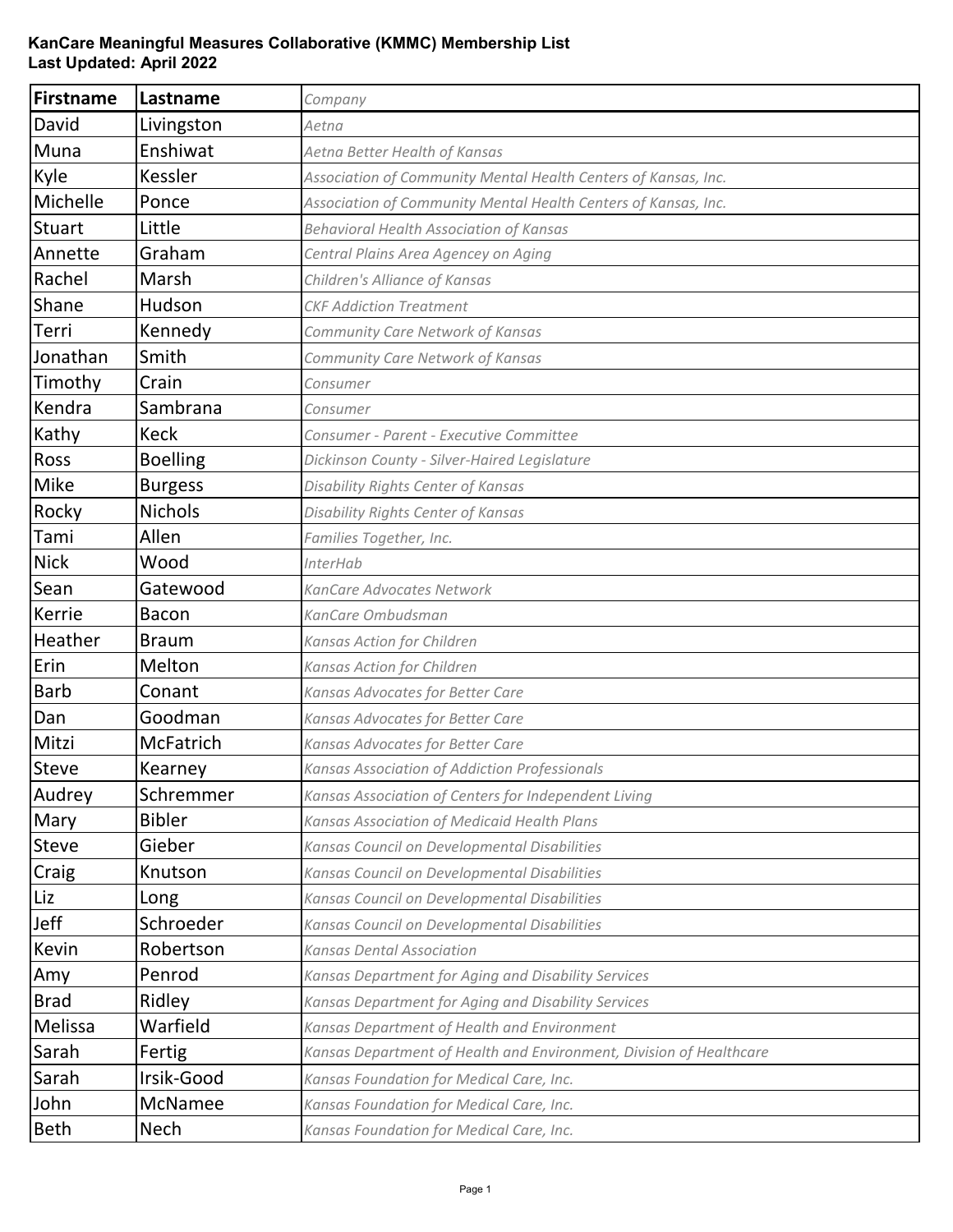## **KanCare Meaningful Measures Collaborative (KMMC) Membership List Last Updated: April 2022**

| Lynne          | Valdivia        | Kansas Foundation for Medical Care, Inc.  |
|----------------|-----------------|-------------------------------------------|
| Linda          | MowBray         | Kansas Health Care Association            |
| Kari           | <b>Bruffett</b> | Kansas Health Institute                   |
| <b>Stewart</b> | Cole            | Kansas Health Institute                   |
| <b>Barbara</b> | Hersh           | Kansas Health Institute                   |
| Wen-Chieh      | Lin             | Kansas Health Institute                   |
| Catherine      | McNorton        | Kansas Health Institute                   |
| Robert         | <b>St Peter</b> | Kansas Health Institute                   |
| Miranda        | <b>Steele</b>   | Kansas Health Institute                   |
| Michele        | Sumpter         | Kansas Health Institute                   |
| Jane           | Kelly           | Kansas Home Care and Hospice Association  |
| Chad           | Austin          | <b>Kansas Hospital Association</b>        |
| Audrey         | <b>Dunkel</b>   | <b>Kansas Hospital Association</b>        |
| Shannan        | Flach           | <b>Kansas Hospital Association</b>        |
| Rachelle       | Colombo         | <b>Kansas Medical Society</b>             |
| Amy            | Campbell        | <b>Kansas Mental Health Coalition</b>     |
| Aaron          | <b>Dunkel</b>   | Kansas Pharmacists Association            |
| Amanda         | Gaulke          | Kansas State University                   |
| Ben            | Schwab          | Kansas State University                   |
| Rachel         | Monger          | LeadingAge Kansas                         |
| Debra          | Zehr            | LeadingAge Kansas                         |
| Erica          | <b>Bates</b>    | Minds Matter, LLC                         |
| Laura          | <b>Boswell</b>  | Minds Matter, LLC                         |
| Janet          | <b>Williams</b> | Minds Matter, LLC                         |
| Tanya          | Dorf Brunner    | Oral Health Kansas                        |
| Sheri          | Hall            | Poetry For Personal Power                 |
| Julianna       | <b>Sellers</b>  | Poetry For Personal Power                 |
| Matt           | Spezia          | Poetry For Personal Power                 |
| <b>Brenda</b>  | Sharpe          | <b>REACH Healthcare Foundation</b>        |
| Jason          | <b>Barrett</b>  | Self-Advocate Coalition of Kansas         |
| Stephanie      | Sanford         | Self-Advocate Coalition of Kansas         |
| <b>Mark</b>    | Hinde           | Southwest Developmental Services          |
| Kim            | Anderson        | Sunflower Health Plan                     |
| Stephanie      | Rasmussen       | Sunflower Health Plan                     |
| Michael        | <b>Stephens</b> | Sunflower Health Plan                     |
| Ami            | Hyten           | Topeka Independent Living Resource Center |
| Melody         | Dowling         | <b>UnitedHealthcare</b>                   |
| Chris          | Gard            | <b>UnitedHealthcare</b>                   |
| Jonathan       | Hamdorf         | <b>UnitedHealthcare</b>                   |
| Lucia          | Jones Herrera   | <b>UnitedHealthcare</b>                   |
| Audrey         | Masoner         | UnitedHealthcare                          |